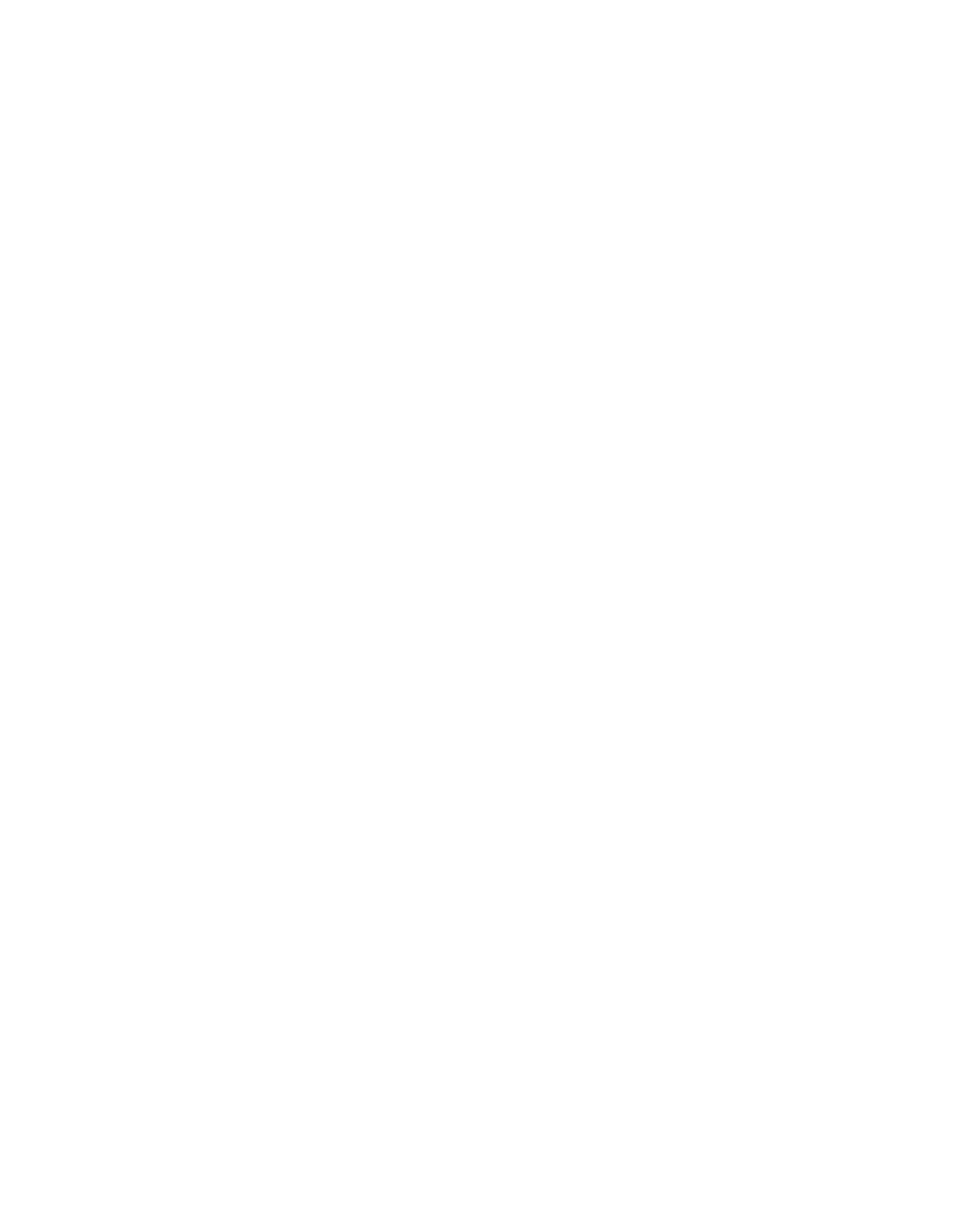Proceedings of Abstracts

13<sup>th</sup> International Conference on

# **Air Quality Science and Application**

### **EDITORS**

Nicolas Moussiopoulos<sup>1</sup>, Ranjeet S. Sokhi<sup>2</sup>, George Tsegas<sup>1</sup>, Evangelia Fragkou<sup>1</sup>, Eleftherios Chourdakis<sup>1</sup>, Ioannis Pipilis<sup>1</sup>

1 Laboratory of Heat Transfer and Environmental Engineering, Aristotle University of Thessaloniki, Greece <sup>2</sup>Centre for Atmospheric and Climate Physics Research and Centre for Climate Change Research, University of Hertfordshire, UK

### **ORGANISED BY**

University of Hertfordshire, UK Aristotle University of Thessaloniki, Greece

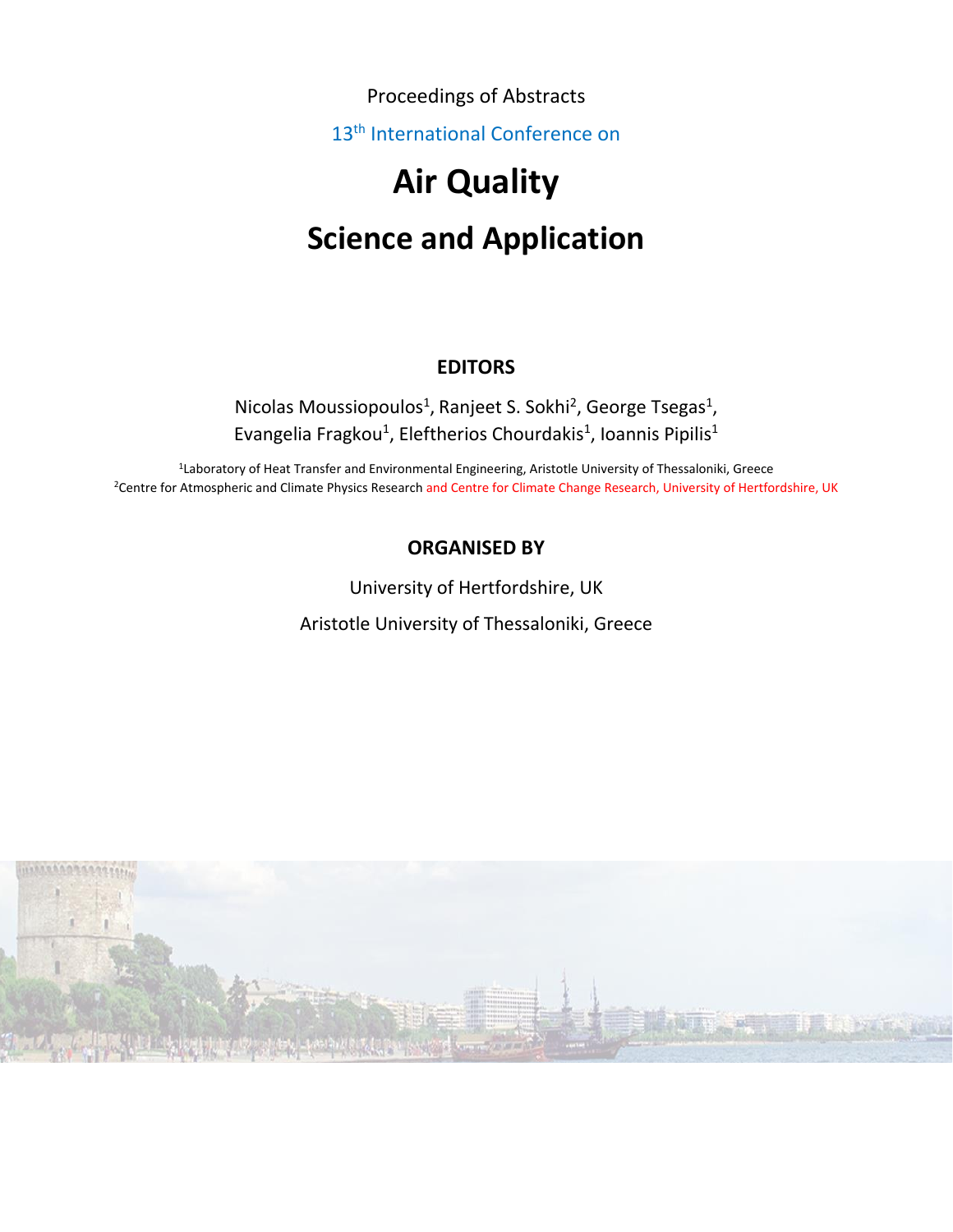Published by the Air Quality Conference College Lane Hatfield AL10 9AB United Kingdom

ISBN: 978-1-3999-2835-9

DOI: TO PROVIDE!!

**Production:**

Laboratory of Heat Transfer and Environmental Engineering Aristotle University of Thessaloniki Thessaloniki Greece

*All inquiries to:* Professor Ranjeet S Sokhi Centre for Atmospheric and Climate Physics Research (CACP) Department of Physics, Astronomy and Mathematics University of Hertfordshire College Lane, Hatfield, AL0 9AB, UK Tel: +44(0) 1707 284520 Email: r.s.sokhi@herts.ac.uk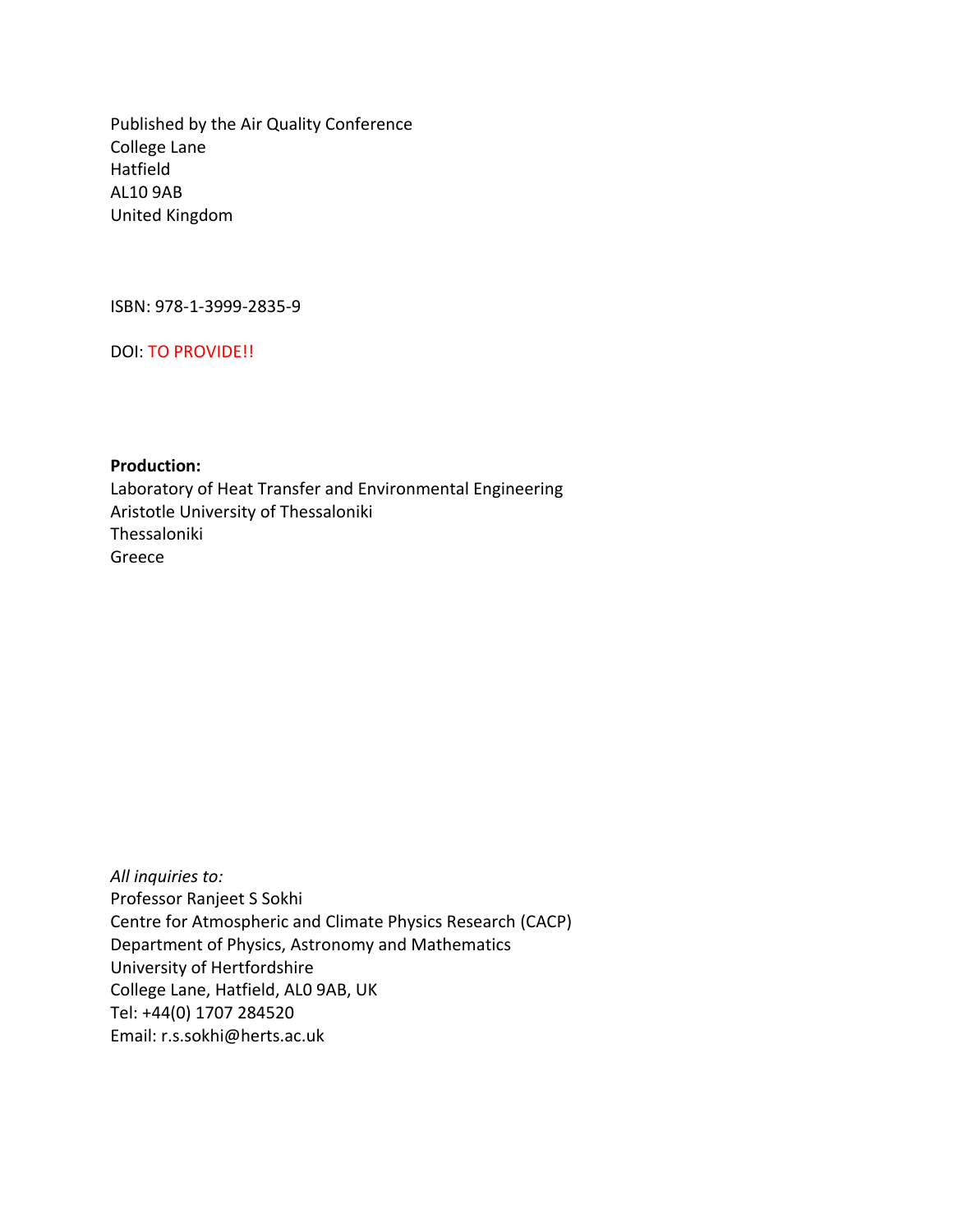# **ACKNOWLEDGMENT TO SPONSORS AND SUPPORTERS**

The support of the following institutions and enterprises is gratefully acknowledged:

#### **ORGANISING INSTITUTIONS**

University of Hertfordshire, UK Aristotle University of Thessaloniki

#### **SPONSORS**

Thessaloniki Water Supply & Sewerage Co S.A. Thessaloniki Port Authority S.A. Gaia EPICHEIREIN Ktima Kir-Yianni

#### **SUPPORTERS**

Research Committee – Aristotle University of Thessaloniki Aristotle University's School of Mechanical Engineering

#### **SUPPORTING ORGANISATIONS**

APHH UK-India Programme on Air Pollution and Human Health (funded by NERC, MOES, DBT, MRC, Newton Fund) American Meteorological Society (AMS) Air & Waste Management Association (A&WMA) World Meteorological Organisation (WMO), GAW Urban Research Meteorology and Environment (GURME) Programme

We acknowledge the attendance of the following **exhibitors**:

Aerosol D.O.O. Cambustion Ellona EMISIA S.A. Passam AG TSI ltd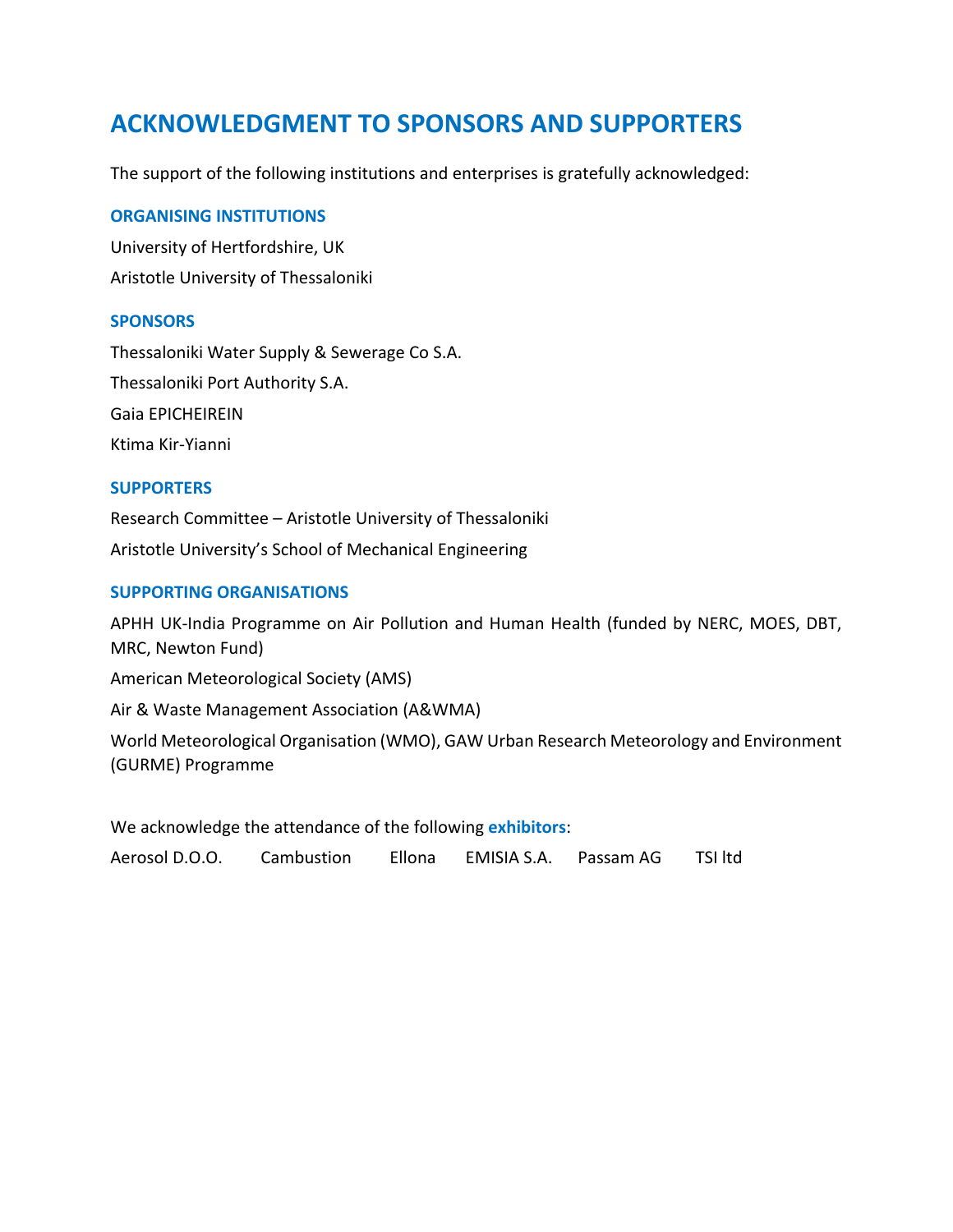#### **CONFERENCE ORGANISING COMMITTEE**

#### **Aristotle University of Thessaloniki, Greece**

Nicolas Moussiopoulos, Leonidas Ntziachristos, Nicolaos Theodossiou, Sokratis Basbas, John Bartzis, George Tsegas, Evangelia Fragkou, Theodora Slini, Afedo Koukounaris, Kleoniki Kyrkopoulou, Elli Chatzokou, Ioannis Pipilis and Christos Kalitsis

#### **University of Hertfordshire, UK**

Ranjeet S Sokhi, Ummugulsum Alyuz, Kester Momoh, Saurabh Kumar

#### **INTERNATIONAL SCIENTIFIC AND ADVISORY COMMITTEE**

Professor Ranjeet S Sokhi (Chair), University of Hertfordshire, UK Professor Nicolas Moussiopoulos, Aristotle University of Thessaloniki, Greece Professor John Bartzis, University of West Macedonia, Greece Professor Zissis Samaras, Aristotle University of Thessaloniki, Greece Professor Alexander Baklanov, World Meteorological Organisation Dr Gufran Beig, Indian Institute of Tropical Meteorology, India Professor Carlos Borrego, University of Aveiro, Portugal Professor Greg Carmichael, University of Iowa, USA Professor Judy Chow, Desert Research Institute, USA Dr Sandro Finardi, ARIANET, Italy Professor Eugene Genikhovich, Main Geophysical Observatory, Russia Professor Sue Grimmond, University of Reading, UK Professor Selahattin Incecik, Technical University of Istanbul, Turkey Dr Jacek Kaminski, York University, Canada Dr Matthias Ketzel, Aarhus University, Denmark Professor Jaakko Kukkonen, Finnish Met Institute, Finland Professor Roberto San Jose, Technical University of Madrid, Spain Dr Vikas Singh, National Atmospheric Research Laboratory, India Dr Andreas Skouloudis, JRC, ISPRA Professor James Sloan, University of Waterloo, Canada Dr Peter Suppan, Karlsruhe Institute of Technology, Germany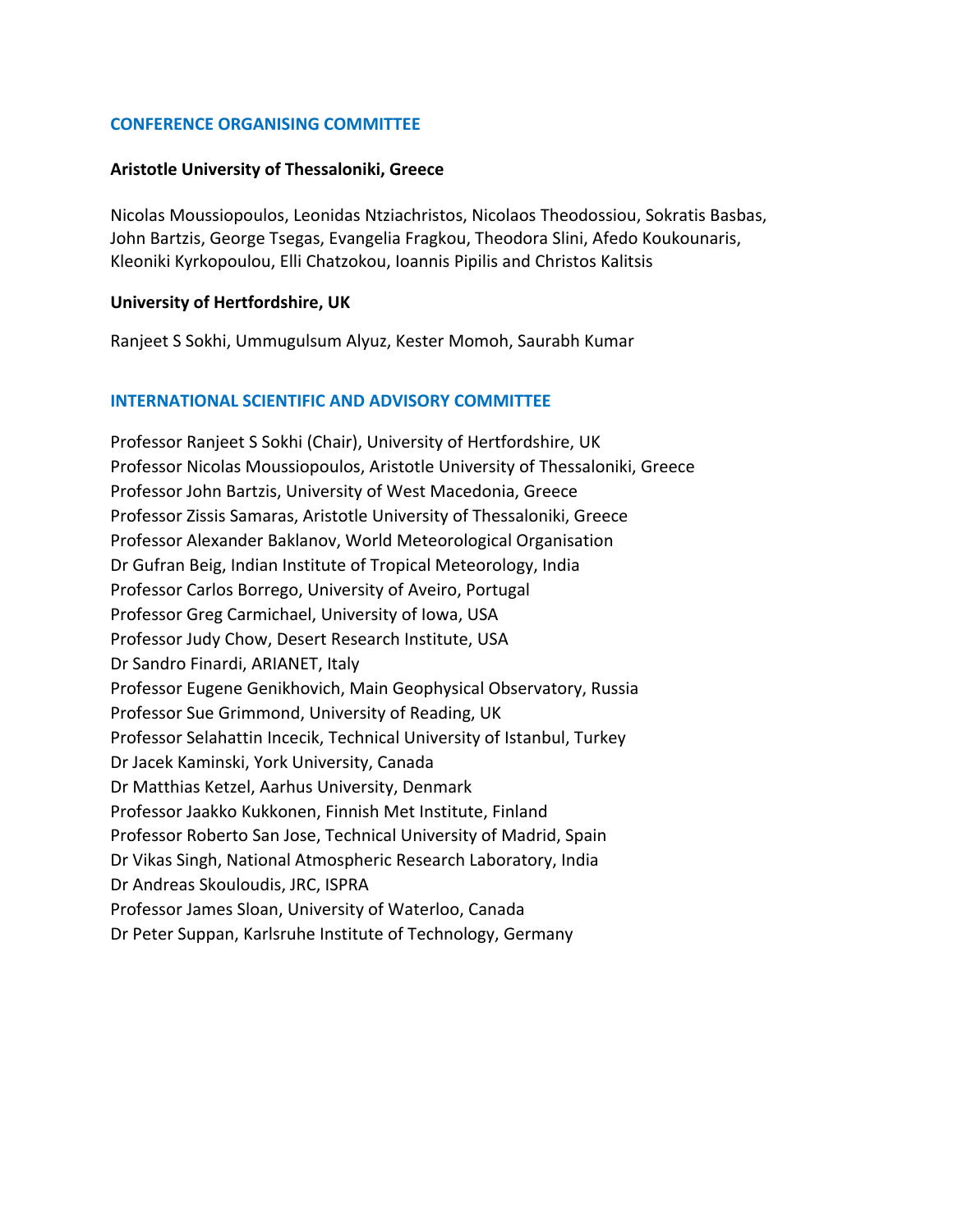#### **PREFACE**

The 13<sup>th</sup> International Conference on Air Quality - Science and Application is being held in the vibrant port city of Thessaloniki, Greece. To curtail the spread of COVID-19, the 12th International meeting, which was to be held in Thessaloniki, was changed to a fully online event. Since then, the pandemic landscape has changed and, for this meeting, we are offering for the first time a hybrid format.

We have the pleasure of working with the Aristotle University of Thessaloniki for a second time as the local hosts for the 13<sup>th</sup> Conference. The meeting is a continuation of the series that began at the University of Hertfordshire, UK in July 1996. Subsequent meetings have been held at the Technical University of Madrid (1999), Loutraki, Greece (2001), Charles University, Prague (2003), Valencia, Spain (2005), Cyprus (2007), Istanbul, Turkey (2009) Athens, Greece (2012), Garmisch-Partenkirchen (2014), Milan (2016) and Barcelona (2018), online (2020, hosted by Aritotle University of Thessaloniki).

During the pandemic years, especially the earlier phase, air quality showed some improvements in many parts of the world. Many studies, however, have shown that even with this drastic reduction in emissions, the observed improvements would not necessarily lead to the latest WHO guidelines being met. These findings emphasise the urgency of controlling air pollution and highlight the complexities of the challenge. It is evident that the problem of poor air quality persists in all cities of the globe. With increasing public awareness, the issue of poor air quality remains at the forefront of societal concern, and with climate change, it is the most important environmental risk for humanity.

As urbanisation grows, scientific research is showing that impact from air pollution in cities depends on contributions from local scales, as well as from regional and global scales, including interactions with climate change. Improvements in technology need to go hand in hand with management and assessment strategies, but also with effective control policies, for reducing the health impact of air pollution.

The presentations at the Conference address the diversity of scales, processes and interactions affecting air pollution and its impact on health and the environment. As usual, the conference is stimulating cross-fertilisation of ideas and cooperation between the different air pollution science and user communities. There is greater involvement of city, regional and global air pollution, climate change, users and health communities at the meeting.

The focus of the international conference will be to discuss the latest scientific advances in the understanding of air pollution and its impacts on our health and environment. The conference will also discuss new applications and developments in management strategies and assessment tools for policy and decision makers.